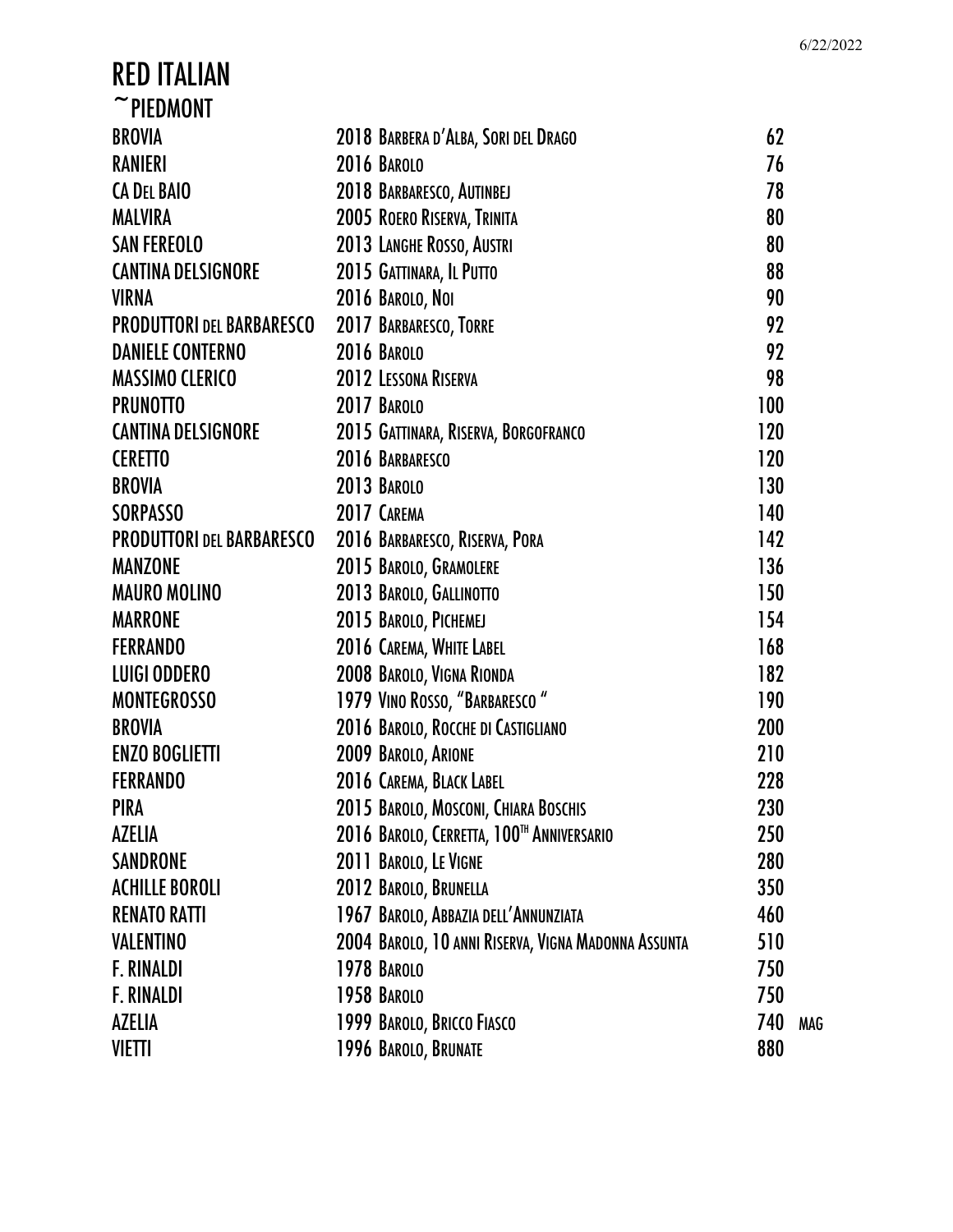|                                |                                                             |            | 6/22/2022 |
|--------------------------------|-------------------------------------------------------------|------------|-----------|
| <b>RED ITALIAN</b>             |                                                             |            |           |
| $\sim$ VAL D'AOSTA & LOMBARDIA |                                                             |            |           |
| <b>GROSJEAN</b>                | 2012 FUMIN, "VIGNE MERLETTA"                                | 75         |           |
| <b>CA BIANCHE</b>              | 2016 VALTELLINA SUPERIORE, LA TÈNA                          | 100        |           |
| $\sim$ VENETO/FRIULI           |                                                             |            |           |
| <b>VILLA JOB</b>               | 2018 REFOSCO DAL PEDUNCOLO ROSSO, VENEZIA GIULIA, "SERIOUS" | 54         |           |
| <b>NICOLIS</b>                 | 2012 AMARONE DELLA VOLPOLICELLA CLASSICO                    | 92         |           |
| <b>MASI</b>                    | 2016 AMARONE DELLA VALPOLICELLA, "COSTASERA"                | 100        |           |
| <b>GUISEPPE LONARDI</b>        | 2014 AMARONE DELLA VALPOLICELLA CLASSICO                    | 150        |           |
| <b>BUSSOLA</b>                 | 2011 AMARONE DELLA VALPOLICELLA CLASSICO RISERVA, "TB"      | 288        |           |
| <b>BERTANI</b>                 | 2009 AMARONE DELLA VOLPOLICELLA CLASSICO                    | 300        |           |
| CAMPAGNIA & PUGLIA             |                                                             |            |           |
| <b>TEREDORA DI PAOLO</b>       | 2013 AGLIANICO, TAURASI                                     | 78         |           |
| <b>LEONE DE CASTRIS</b>        | 2016 SALICE SALENTINO RISERVA, "DONNA LISA"                 | 96         |           |
| <b>TEREDORA DI PAOLO</b>       | 2011 AGLIANICO, TAURASI, "PAGO DEI FUSI"                    | 100        |           |
| <b>MASTROBERARDINO</b>         | 2016 AGLIANICO, TAURASI, "RADICI"                           | 150        |           |
| <b>FEUDI DI SAN GREGORIO</b>   | 2012 AGLIANICO, "SERPICO"                                   | 160        |           |
| <b>GALARDI</b>                 | 2016 AGLIANICO/PIEDIROSSO, "TERRA DI LAVORO"                | 160        |           |
| $\sim$ UMBRIA & ABRUZZO        |                                                             |            |           |
| <b>TIBERIO</b>                 | 2017 MONTEPULCIANO D'ABRUZZO, "ARCHIVO"                     | 80         |           |
| <b>PAOLO BEA</b>               | 2016 ROSSO, "SAN VALENTINO", MONTEFALCO                     | 140        |           |
| <b>PAOLO BEA</b>               | 2016 SAGRANTINO, "ROSSO DI VEO", MONTEFALCO                 | 180        |           |
| <b>PAOLO BEA</b>               | 2016 ROSSO RISERVA, "PIPPARELLO"                            | <b>200</b> |           |
| <b>PAOLO BEA</b>               | 2016 SAGRANTINO, "PAGLIARO", MONTEFALCO                     | 232        |           |
| <b>PAOLO BEA</b>               | 2010 SAGRANTINO, "CERRETE", MONTEFALCO                      | $265$ (1)  |           |
| <b>PAOLO BEA</b>               | 2012 SAGRANTINO, "PAGLIARO", RISERVA, MONTEFALCO            | 475        | MAG       |
| $\sim$ SICILY                  |                                                             |            |           |
| <b>IL CENSO</b>                | 2017 NERO D'AVOLA, "PRVVIDO"                                | 60         |           |
| <b>IL CENSO</b>                | 2015 NERO D'AVOLA, "700"                                    | 70         |           |
| <b>COS</b>                     | 2016 PITHOS ROSSO                                           | 80         |           |
| <b>OCCHIPINTI</b>              | 2018 NERO D'AVOLA, "SICCAGNO"                               | 88         |           |
| <b>BENANTI</b>                 | 2019 NERELLO CAPPUCCIO                                      | 90         |           |
| <b>BENANTI</b>                 | 2016 ETNA ROSSO, "CONTRADA MONTE SERRA"                     | 100        |           |
| <b>IDDA BY GAJA</b>            | 2018 ETNA ROSSO                                             | 100        |           |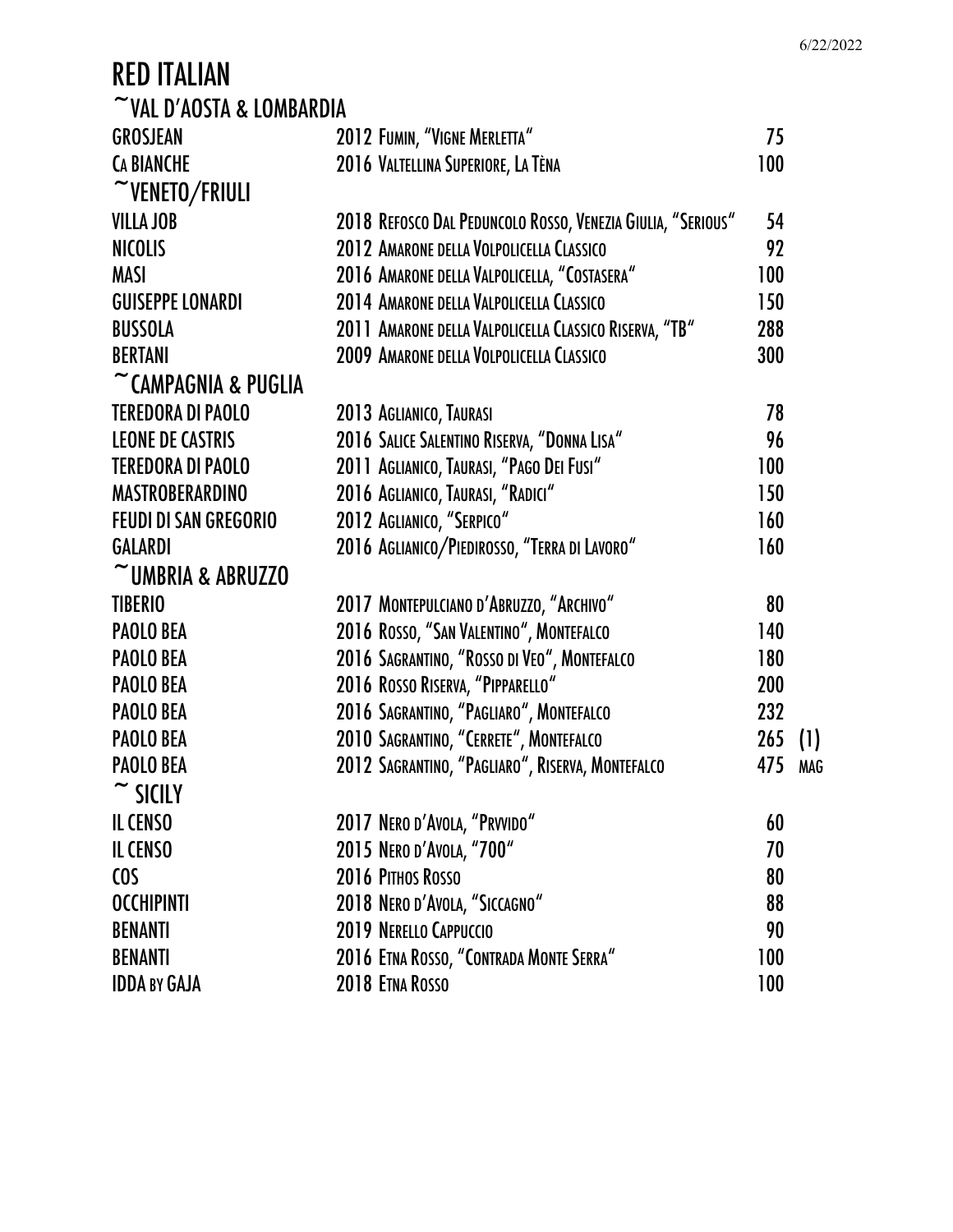| <b>RED ITALIAN</b>           |                                                           |     |     |
|------------------------------|-----------------------------------------------------------|-----|-----|
| $\sim$ TUSCANY               |                                                           |     |     |
| LA PALAZZETTA                | 2016 BRUNELLO DI MONTALCINO                               | 80  |     |
| LA TORRE                     | <b>2019 ROSSO DI MONTALCINO</b>                           | 88  |     |
| LA MAGIA                     | 2016 BRUNELLO DI MONTALCINO                               | 100 |     |
| NANNETTI                     | 2013 BRUNELLO DI MONTALCINO                               | 110 |     |
| ARGIANO                      | <b>2012 BRUNELLO DI MONTALCINO</b>                        | 128 |     |
| <b>SAN PALO</b>              | 2015 BRUNELLO DI MONTALCINO                               | 136 |     |
| ROMITORIO                    | 2016 BRUNELLO DI MONTALCINO                               | 142 |     |
| <b>LE RAGNAIE</b>            | 2015 BRUNELLO DI MONTALCINO                               | 150 |     |
| FOSSACOLLE                   | 2017 BRUNELLO DI MONTALCINO                               | 160 |     |
| <b>POGGIO ANTICO</b>         | 2016 BRUNELLO DI MONTALCINO                               | 174 |     |
| <b>BIONDI-SANTI</b>          | 2014 ROSSO DI MONTALCINO, FASCIA                          | 190 |     |
| <b>BARICCI</b>               | 2016 BRUNELLO DI MONTALCINO, MONTOSOLI                    | 212 |     |
| LA TORRE                     | 2012 BRUNELLO DI MONTALCINO, RISERVA                      | 240 |     |
| <b>SIRO PACENTI</b>          | 2013 BRUNELLO DI MONTALCINO, VECCHIA VIGNE                | 250 |     |
| <b>SIRO PACENTI</b>          | 2015 BRUNELLO DI MONTALCINO, RISERVA, PS                  | 500 | (1) |
| TENUTA DI ARCENO             | 2016 CHIANTI CLASSICO GRAN SELEZIONE, STRADA AL SASSO     | 60  |     |
| FATTORIA LA RIPA             | <b>2013 CHIANTI CLASICO RISERVA</b>                       | 76  |     |
| <b>CASALOSTE</b>             | 2015 CHIANTI CLASSICO GRAN SELEZIONE                      | 100 |     |
| <b>CASTELLO DI AMA</b>       | 2016 CHIANTI CLASSICO GRAN SELEZIONE, SAN LORENZO         | 124 |     |
| <b>CASTELLO DI AMA</b>       | 2013 CHIANTI CLASSICO GRAN SELEZIONE, VIGNETO LA CASUCCIA | 400 |     |
| <b>FICOMONTANINO</b>         | 2019 SUPER TUSCAN, BULGARELLI                             | 58  |     |
| <b>CERBAIONA</b>             | 2019 SUPER TUSCAN, ROSSO VDT                              | 60  |     |
| TENUTA SETTE CIELI           | 2019 SUPER TUSCAN, BOLGHERI, NOI 4                        | 90  |     |
| TENUTA SAN GUIDO             | 2018 SUPER TUSCAN, GUIDALBERTO                            | 100 |     |
| <b>PODERE BONCIE</b>         | 2017 SUPER TUSCAN, LE TRAME                               | 124 |     |
| MONTEVERTINE                 | <b>2018 SUPER TUSCAN</b>                                  | 150 |     |
| <b>CASTELLO DEL RAMPOLLA</b> | 2016 SUPER TUSCAN, SAMMARCO                               | 210 |     |
| BISERNO                      | 2010 SUPER TUSCAN, BISERNO                                | 250 |     |
| MONTEVERTINE                 | 2017 SUPER TUSCAN, LE PERGOLE TORTE                       | 325 |     |
| MONTEVERTINE                 | 2018 SUPER TUSCAN, LE PERGOLE TORTE                       | 375 |     |
| CASTELLO DEL RAMPOLLA        | 2017 SUPER TUSCAN, D'ALCEO                                | 450 |     |
| ORNELLAIA                    | 2017 SUPER TUSCAN, ORNELLAIA BOLGHERI SUPERIORE           | 466 |     |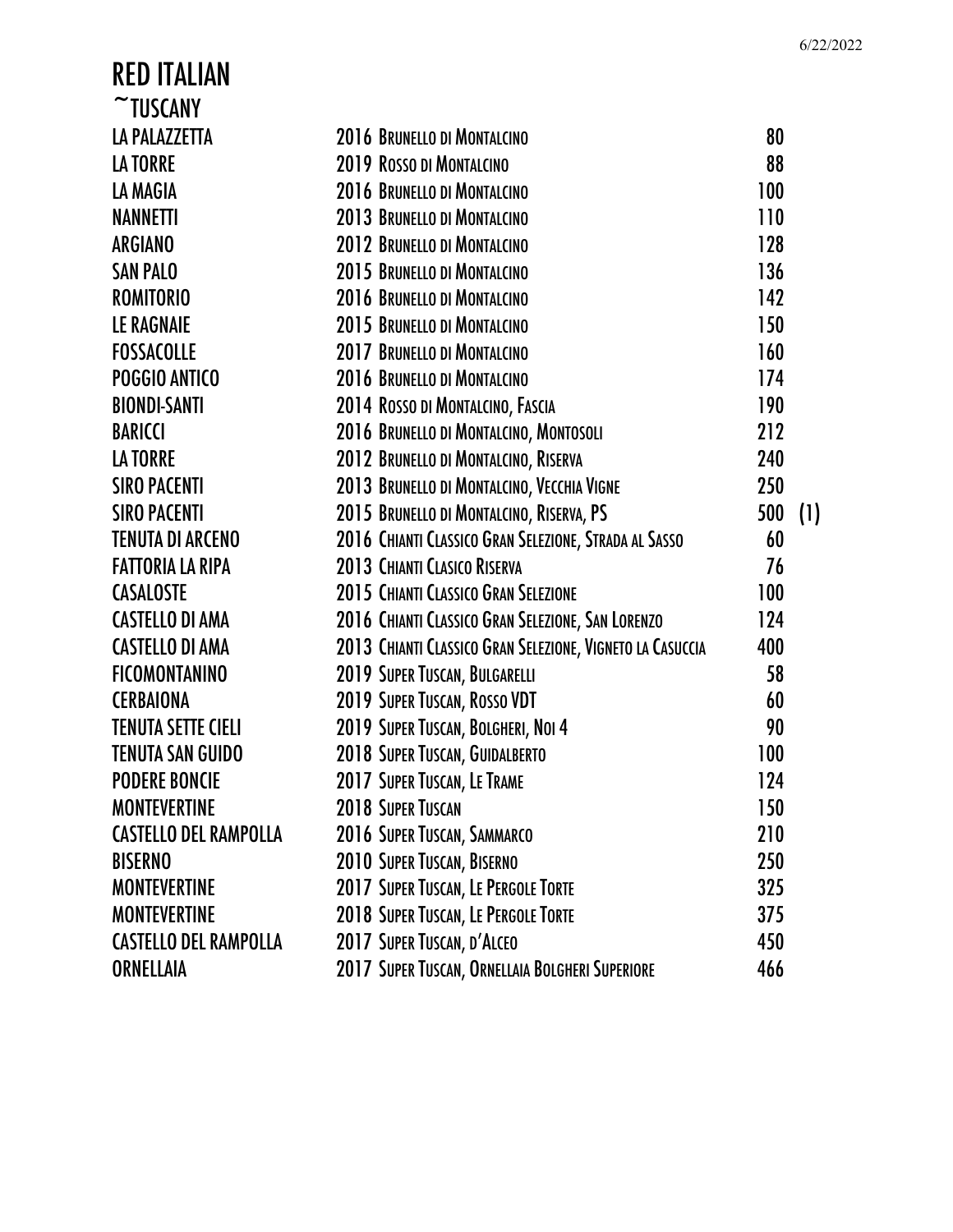## BORDEAUX…

| $\sim$ LEFT BANK              |                                                     |            |     |
|-------------------------------|-----------------------------------------------------|------------|-----|
| <b>CHAU ANGLUDET</b>          | 2009 MARGAUX                                        | <b>250</b> | (1) |
| <b>CHAU RAUZAN-SEGLA</b>      | 2015 MARGAUX                                        | 390        |     |
| <b>CHAU PALMER</b>            | 2008 MARGAUX                                        | 900        |     |
| <b>CHAU GRAND PUY LACOSTE</b> | 2009 PAUILLAC, BORDEAUX                             | 370        |     |
| <b>CHAU LYNCH BAGES</b>       | 2011 PAUILLAC, BORDEAUX                             | 480        |     |
| <b>CHAU CALON-SEGUR</b>       | 2000 ST. ESTEPHE                                    | 600        |     |
| <b>CHAU MARGAUX</b>           | <b>2010 PAVILLON ROUGE DU CHAU MARGAUX, MARGAUX</b> | 500        |     |
| <b>CHAU GREYSAC</b>           | <b>2016 MEDOC</b>                                   | 58         |     |
| <b>CHAU LANNESAN</b>          | 2013 HAUT-MEDOC                                     | 60         |     |
| <b>CHAU CAMBON LA PELOUSE</b> | 2016 HAUT-MEDOC, (MARGAUX)                          | 70         |     |
| <b>CHAU OLIVIER</b>           | 2019 PESSAC-LEOGNAN                                 | 110        |     |
| <b>CHAU SMITH HAUT LAFITE</b> | 2018 PESSAC-LEOGNAN                                 | 410        |     |
| $~\tilde{}$ RIGHT BANK        |                                                     |            |     |
| <b>CHAU HAUT COLOMBIER</b>    | <b>2018 COTES DE BORDEAUX BLAYE</b>                 | 56         |     |
| <b>DUC DES NAUVES</b>         | <b>2019 COTES DE BORDEAUX</b>                       | 65         |     |
| <b>CHAU LASSÈGUE</b>          | 2012 SAINT-EMILION                                  | 75         |     |
| <b>CHAU SOLEIL</b>            | <b>2016 PUISSEGUIN SAINT-EMILION</b>                | 60         |     |
| <b>CHAU MAZEYRES</b>          | 2016 POMEROL                                        | 110        |     |
| <b>CHAU ROUGET</b>            | 2015 POMEROL                                        | 144        |     |
| <b>CHAU PROVIDENCE</b>        | 2010 POMEROL                                        | 380        |     |
| <b>CHAU TROTANOY</b>          | 2004 POMEROL                                        | 548        |     |
| <b>DOMAINE DU PECH</b>        | 2011 BUZET, LE PECH ABUSE, VENDANGES MANUELLES      | 45         |     |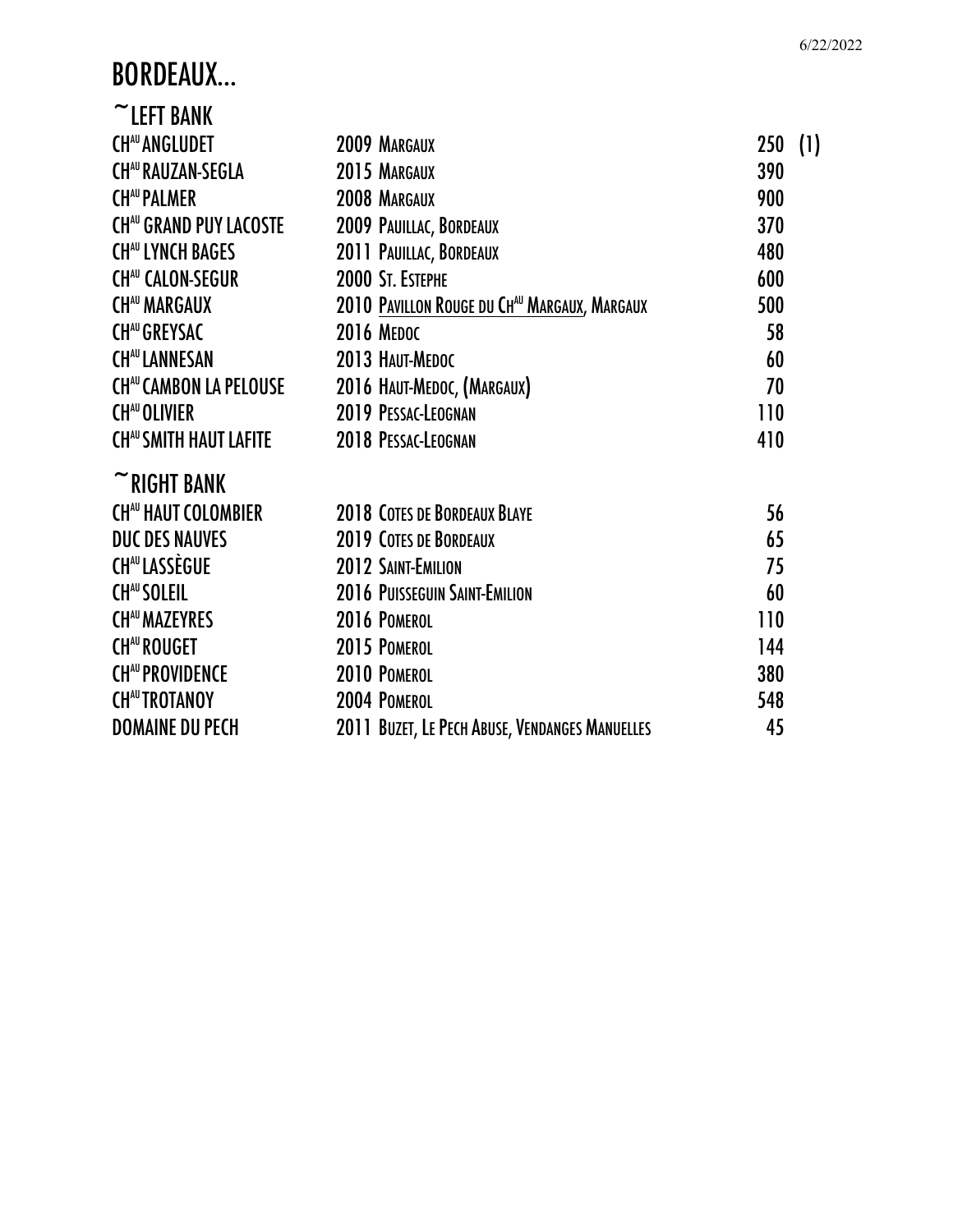## SYRAH – GRENACHE & BLENDS...  $\sim$  DHONE

| KNUNE                      |                                                           |     |     |
|----------------------------|-----------------------------------------------------------|-----|-----|
| <b>VINCENT PARIS</b>       | 2019 SAINT-JOSEPH, LES COTES                              | 62  |     |
| <b>ETIENNE BECHERAS</b>    | 2016 SAINT-JOSEPH, LE PRIEURE D'ARRAS                     | 65  |     |
| <b>DOMAINE JL CHAVE</b>    | 2019 SAINT-JOSEPH                                         | 148 |     |
| <b>DELAS</b>               | 2017 SAINT-JOSEPH, SAINTE-EPINE                           | 164 | (1) |
| <b>VIINCENT PARIS</b>      | 2017 CORNAS, GRANIT 30 ROUGE                              | 70  |     |
| <b>LIONNET</b>             | 2017 CORNAS                                               | 128 |     |
| <b>ALAIN VOGE</b>          | <b>2004 CORNAS, LES VIEILLES VIGNES</b>                   | 300 |     |
| <b>GARON</b>               | 2018 CÔTE RÔTIE, SYBARINE                                 | 98  |     |
| <b>SORREL</b>              | <b>1998 HERMITAGE</b>                                     | 240 |     |
| <b>DOMAINE JL CHAVE</b>    | 2013 HERMITAGE                                            | 450 |     |
| <b>BOSQUET DES PAPES</b>   | 2019 CHATEAUNUEF-DU-PAPE, TRADITION                       | 88  |     |
| <b>CLOS DU MONT OLIVET</b> | 2018 CHÂTEAUNEUF-DU-PAPE, CUVÉE UNIQUE                    | 90  |     |
| <b>MAS DE BOUSLOIZON</b>   | 2019 CHÂTEAUNEUF-DU-PAPE                                  | 100 |     |
| LE VIEUX DONJON            | 2019 CHÂTEAUNEUF-DU-PAPE                                  | 120 |     |
| <b>ERIC TEXIER</b>         | 2015 CHÂTEAUNEUF-DU-PAPE                                  | 124 |     |
| <b>ALAIN JAUME</b>         | 2019 CHÂTEAUNEUF-DU-PAPE, DOMAINE GRAND VENEUR            | 210 |     |
| <b>MAS DE BOUSLOIZON</b>   | 2019 CHATEAUNUEF-DU-PAPE, CUVEE DU QUET                   | 240 |     |
| $~\tilde{}~$ MEDITERRANEAN |                                                           |     |     |
| <b>MAS DE GOURGOGNIER</b>  | 2019 LES BAUX DE PROVENCE                                 | 54  |     |
| <b>CHAU DE VILLEMAJOU</b>  | 2015 CORBIERES-BOUTENAC                                   | 70  |     |
| <b>LA BASTIDE BLANCHE</b>  | 2010 BANDOL, CUVEE FONTANEOU                              | 75  |     |
| <b>CHAU L'HOSPITALET</b>   | 2017 LE CLAPE                                             | 75  |     |
| $~\tilde{}$ NEW WORLD      |                                                           |     |     |
| <b>OJAI VINEYARD</b>       | 2018 "SANS SOUFRE AJOUTÉ", WITHOUT SULFUR, SAN SEBASTIANO | 60  |     |
| <b>TENSLEY</b>             | 2020 SANTA BARBARA RED WINE, ALL BLOCKS                   | 70  |     |
| <b>NELLE</b>               | 2017 SYRAH, CENTRAL COAST                                 | 76  |     |
| <b>MITOLO</b>              | 2004 SHIRAZ, MCLAREN VALE, GAM                            | 144 | (1) |
| <b>PHARAOH MOANS</b>       | 2018 SYRAH, PASO ROBLES, WESTSIDE                         | 188 |     |
|                            |                                                           |     |     |